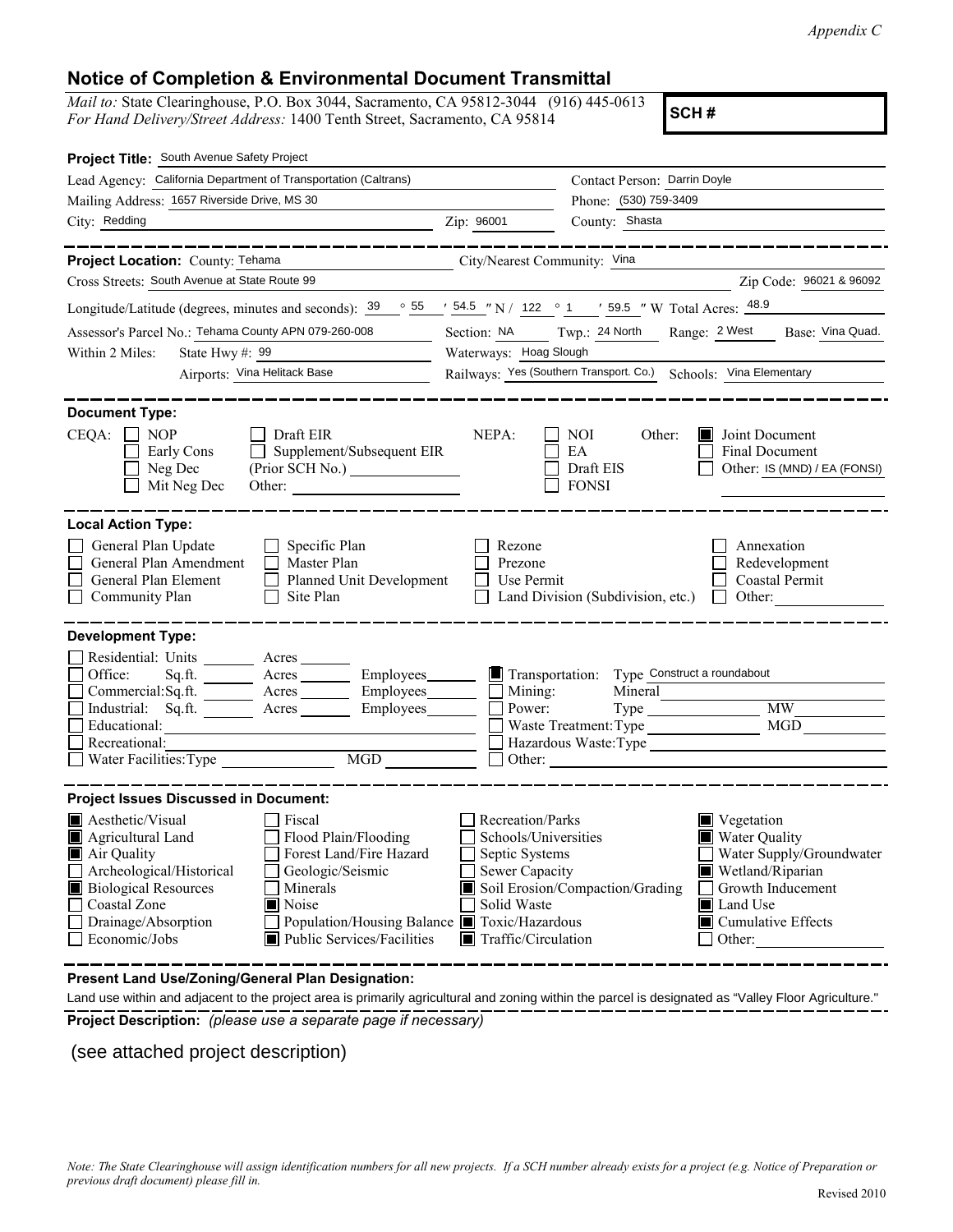# **Reviewing Agencies Checklist**

|                                                                                  | Lead Agencies may recommend State Clearinghouse distribution by marking agencies below with and "X".<br>If you have already sent your document to the agency please denote that with an "S".                                  |                                   |                                                                               |  |  |
|----------------------------------------------------------------------------------|-------------------------------------------------------------------------------------------------------------------------------------------------------------------------------------------------------------------------------|-----------------------------------|-------------------------------------------------------------------------------|--|--|
| X                                                                                | Air Resources Board                                                                                                                                                                                                           |                                   | Office of Historic Preservation                                               |  |  |
|                                                                                  | Boating & Waterways, Department of                                                                                                                                                                                            |                                   | Office of Public School Construction                                          |  |  |
|                                                                                  | California Emergency Management Agency                                                                                                                                                                                        |                                   | Parks & Recreation, Department of                                             |  |  |
| X                                                                                | California Highway Patrol                                                                                                                                                                                                     |                                   | Pesticide Regulation, Department of                                           |  |  |
| X                                                                                | Caltrans District # 2                                                                                                                                                                                                         |                                   | Public Utilities Commission                                                   |  |  |
|                                                                                  | Caltrans Division of Aeronautics                                                                                                                                                                                              | $\boldsymbol{\mathsf{X}}$         | Regional WQCB $# 5$                                                           |  |  |
|                                                                                  | <b>Caltrans Planning</b>                                                                                                                                                                                                      |                                   | Resources Agency                                                              |  |  |
|                                                                                  | Central Valley Flood Protection Board                                                                                                                                                                                         |                                   | Resources Recycling and Recovery, Department of                               |  |  |
|                                                                                  | Coachella Valley Mtns. Conservancy                                                                                                                                                                                            |                                   | S.F. Bay Conservation & Development Comm.                                     |  |  |
|                                                                                  | Coastal Commission                                                                                                                                                                                                            |                                   | San Gabriel & Lower L.A. Rivers & Mtns. Conservancy                           |  |  |
|                                                                                  | Colorado River Board                                                                                                                                                                                                          |                                   | San Joaquin River Conservancy                                                 |  |  |
| $\boldsymbol{X}$                                                                 | Conservation, Department of                                                                                                                                                                                                   |                                   | Santa Monica Mtns. Conservancy                                                |  |  |
|                                                                                  | Corrections, Department of                                                                                                                                                                                                    |                                   | <b>State Lands Commission</b>                                                 |  |  |
|                                                                                  | Delta Protection Commission                                                                                                                                                                                                   |                                   | SWRCB: Clean Water Grants                                                     |  |  |
|                                                                                  | Education, Department of                                                                                                                                                                                                      |                                   | SWRCB: Water Quality                                                          |  |  |
|                                                                                  | <b>Energy Commission</b>                                                                                                                                                                                                      |                                   | <b>SWRCB: Water Rights</b>                                                    |  |  |
| X                                                                                | Fish & Game Region # 1                                                                                                                                                                                                        |                                   | Tahoe Regional Planning Agency                                                |  |  |
|                                                                                  | Food & Agriculture, Department of                                                                                                                                                                                             | X.                                | Toxic Substances Control, Department of                                       |  |  |
| X                                                                                | Forestry and Fire Protection, Department of                                                                                                                                                                                   |                                   | Water Resources, Department of                                                |  |  |
|                                                                                  | General Services, Department of                                                                                                                                                                                               |                                   |                                                                               |  |  |
|                                                                                  | Health Services, Department of                                                                                                                                                                                                |                                   | <u> 1989 - Johann Stein, mars an deus Amerikaansk kommunister (</u><br>Other: |  |  |
|                                                                                  | Housing & Community Development                                                                                                                                                                                               | X                                 | Other: USFWS, U.S. Army Corps of Engineers, NOAA Fisheries, US EPA            |  |  |
| X.                                                                               | Native American Heritage Commission                                                                                                                                                                                           |                                   |                                                                               |  |  |
| Local Public Review Period (to be filled in by lead agency)                      |                                                                                                                                                                                                                               |                                   |                                                                               |  |  |
|                                                                                  | Starting Date February 23, 2022<br>Ending Date March 25, 2022                                                                                                                                                                 |                                   |                                                                               |  |  |
|                                                                                  | Lead Agency (Complete if applicable):                                                                                                                                                                                         |                                   |                                                                               |  |  |
| Applicant: California Department of Transportation                               |                                                                                                                                                                                                                               |                                   |                                                                               |  |  |
|                                                                                  |                                                                                                                                                                                                                               |                                   | Address: 1657 Riverside Drive                                                 |  |  |
|                                                                                  |                                                                                                                                                                                                                               | City/State/Zip: Redding, CA 96001 |                                                                               |  |  |
|                                                                                  |                                                                                                                                                                                                                               | Phone: (530) 759-3409             |                                                                               |  |  |
| Phone:                                                                           | the control of the control of the control of the control of the control of the control of the control of the control of the control of the control of the control of the control of the control of the control of the control |                                   |                                                                               |  |  |
| Darrin Doyle<br>Date: 2-17-22<br><b>Signature of Lead Agency Representative:</b> |                                                                                                                                                                                                                               |                                   |                                                                               |  |  |

Authority cited: Section 21083, Public Resources Code. Reference: Section 21161, Public Resources Code.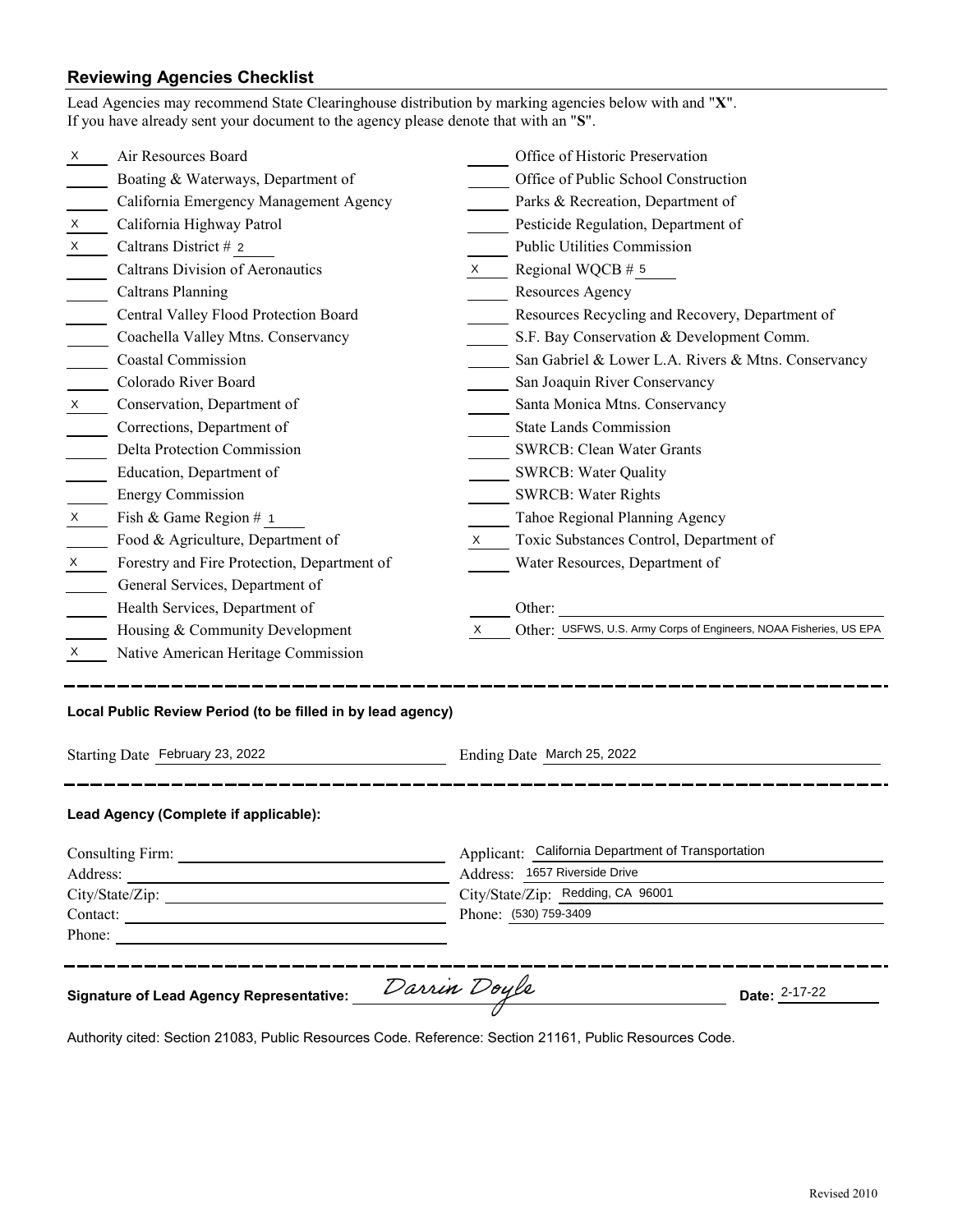The California Department of Transportation, using state and federal funding, proposes to reconfigure the existing intersection of SR 99 and South Avenue in Tehama County by replacing the existing minor leg stop-controlled only intersection with a roundabout; the limits of work on State Route 99 are from post mile 4.2 to 4.8. The purpose of the project is to reduce the frequency and severity of collisions. The project is needed because between January 1, 2012 and December 31, 2017, there were a total of 17 collisions: 11 involved injuries, and 6 were property damage only. The total collision rate is 4.7 times the statewide average for similar facility types, and the fatal plus injury rate is 7.0 times the statewide average.

The project's scope of work would include:

- Constructing a roundabout with three legs at the intersection of SR 99 and South Avenue and relocating the intersection of SR 99 and South Avenue to the northwest. The roundabout would consist of a center island with mountable curb, textured median paving, and interior curb. The roundabout would have an inscribed diameter that is 165 feet. This diameter, along with a circling single lane and truck apron width of up to 45 feet, would accommodate all vehicle sizes from bicycles to Surface Transportation Assistance Act (STAA) trucks. Traffic speed in the roundabout would be 25 miles per hour (MPH). The roundabout would receive architectural treatment appropriate to the project setting.
- Realigning the approaches to the roundabout, including installing splitter islands to separate traffic lanes and a bypass that is approximately 0.15 mile in length for traffic eastbound on South Avenue to merge onto southbound SR 99. The roundabout would be designed so that the speed of traffic slows to 25 MPH within the roundabout.
- Installing advance flashing beacons north and south of the roundabout along SR 99.
- Installing 13 electroliers (poles with lights that provide intersection lighting). Each pole would be approximately 30 to 35 feet tall.
- Installing a new steel truss tower that is approximately 45 feet tall and 4 feet wide to the southeast of the proposed roundabout, relocating the existing closed-circuit television from the existing pole to the new tower, and removing the existing pole. Maintenance access and parking will be provided at the base of the tower, along with new electrical control cabinets.
- Installing new road signs.
- Extending a 4-barrel (each barrel is approximately 5.5 feet tall and 4.5 feet wide) concrete box culvert that conveys Hoag Slough under SR 99 approximately 45 feet to the west of SR 99.
- Installing six culverts  $\sim$  17 feet of 24-inch diameter culvert,  $\sim$  140 feet of 24-inch diameter culvert, ~153 feet of 24-inch diameter culvert, ~124 feet of 24-inch diameter culvert, ~57 feet of 24-inch diameter culvert, and ~65 feet of 24-inch diameter culvert) under the roadway to convey stormwater runoff.
- Installing six new drainage inlets on the roadway to collect stormwater runoff and direct it into new culverts.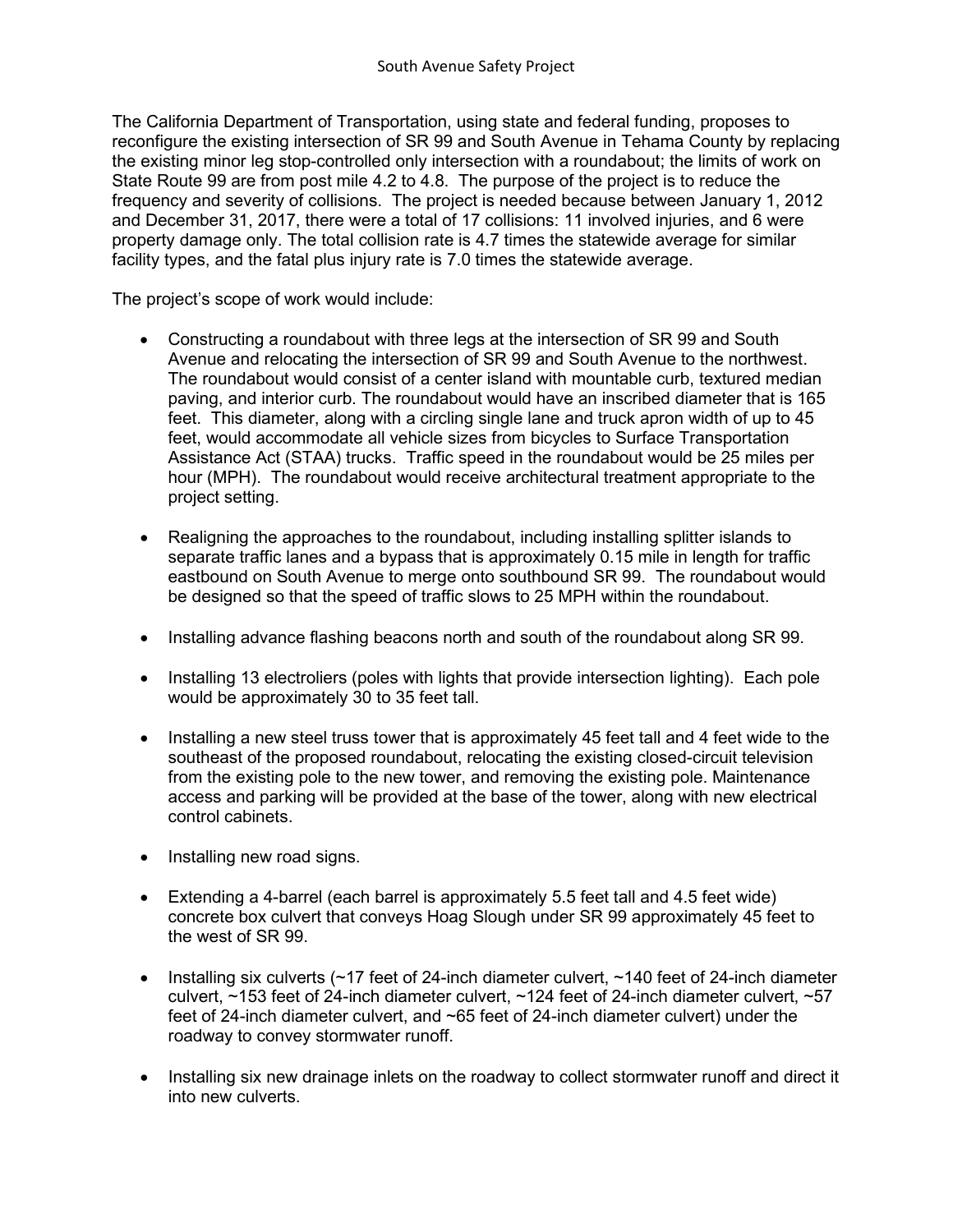- Removing an existing culvert under SR 99 that is approximately 125 feet long and 18 inches in diameter.
- Installing approximately 15-foot-wide biofiltration strips along the edge of pavement throughout the project limits.
- Installing biofiltration swales at the outlets of new culverts and constructing a drainage ditch south of South Avenue that would collect runoff from the biofiltration swales and discharge flow to Hoag Slough. The ditch, which would be protected with a permanent drainage easement, would be approximately 300 feet in length, 6 feet wide, and lined with Class 1 rock slope protection (RSP).
- Rehabilitating abandoned sections of roadway and applying erosion controls as needed.

### Disposal/Borrow Sites

Construction of the project would disturb approximately 10.18 acres of ground surface and require the excavation of approximately 14,000 cubic yards of soil. Maximum excavation depths are estimated at approximately 2.5 feet deep for the structural section work and approximately 5 feet deep for the culvert work. Earthwork would be balanced onsite thus avoiding the need for borrow or disposal sites. Construction of the project would generate approximately 4,000 cubic yards of asphalt grindings, which would become property of the contractor. Asphalt grindings may be reused onsite (excluding a minimal amount of grindings associated with yellow and white road striping).

#### Impervious Surface

This project will increase impervious area by 0.58 acres and replace (perpetuate) 2.41 acres of existing impervious area.

## **Staging**

A staging area approximately 100 feet wide and 300 feet long would be located south of South Avenue and west of the intersection of South Avenue and SR 99.

## **Utilities**

Existing communication utilities within the project limits may need to be relocated.

#### Right-of-Way

Caltrans would permanently acquire approximately 2.75 acres of right-of-way from a private landowner to accommodate the new roundabout and reconfigured intersection. In addition, Caltrans would obtain a temporary construction easement to utilize approximately 0.73 acre of the same landowner's property south of South Avenue for project staging and constructing a drainage ditch. Caltrans would also establish an approximately 0.086-acre permanent easement around the drainage ditch for future maintenance operations on the landowner's property.

#### Traffic Management

Construction of the project would be staged and would utilize one-way reversing traffic control as needed.

## **Schedule**